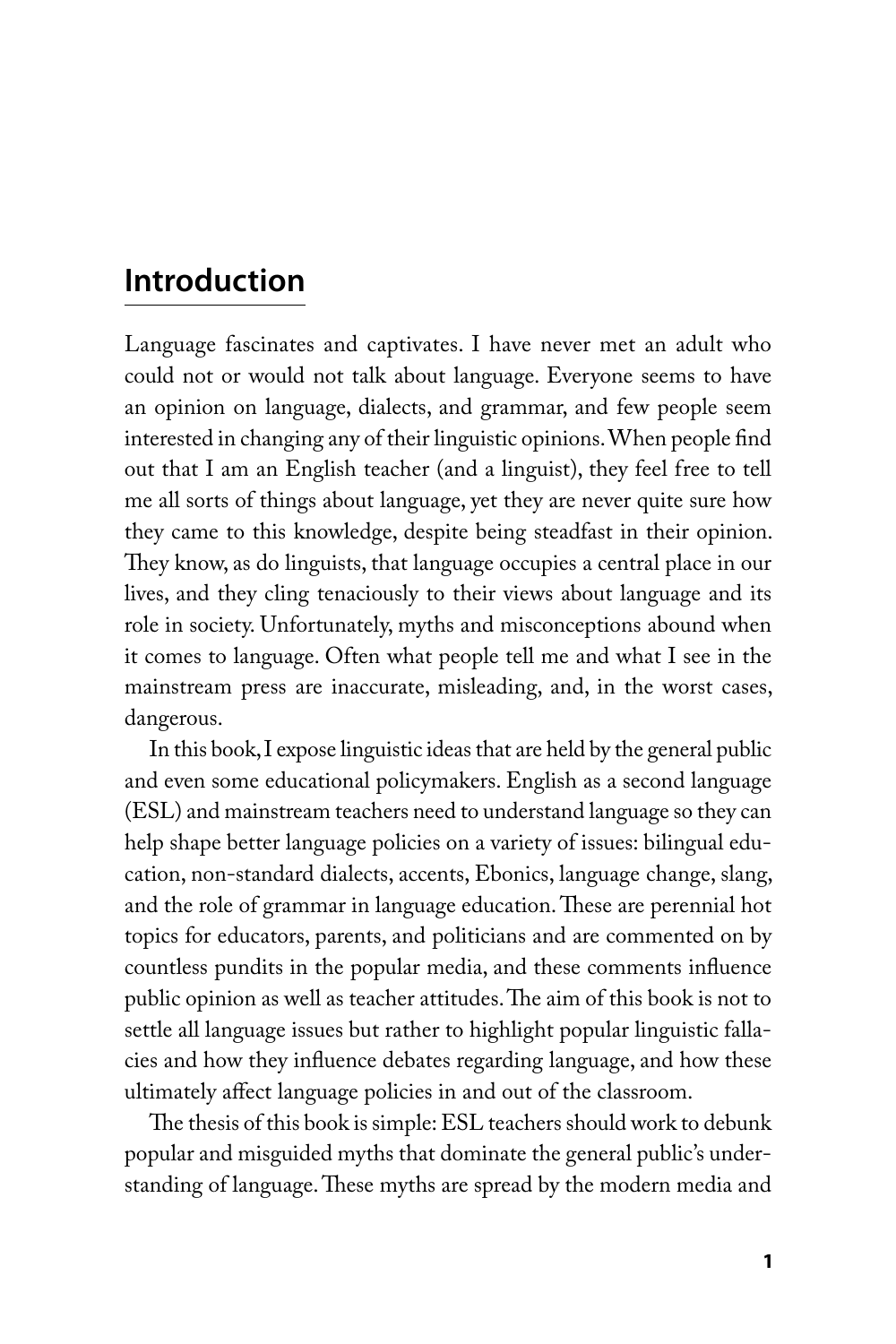ultimately have real-world repercussions in that they affect classroom practices and educational policies.

| Popular<br>$\alpha$ (and uninformed) opinions $\alpha$ + $\alpha$ and disseminates<br>on language exist. | Mass media repeats<br>the misconception. | Erroneous<br><b>ESL</b> policies<br>l are<br>developed. |
|----------------------------------------------------------------------------------------------------------|------------------------------------------|---------------------------------------------------------|
|                                                                                                          |                                          |                                                         |

Linguists Laurie Bauer and Peter Trudgill (1999) question how language is so misunderstood today despite all that has been learned over the years about language and how it functions as a system. Somewhere there is a breakdown in the dissemination of linguistic knowledge and, unfortunately, the inaccurate opinions and reports are often more influential than the accurate ones. Bauer and Trudgill (1999) suggest the breakdown comes from people tuning out the esoteric works of professional linguists who rarely write for non-linguists. Like most professionals, linguists forget a general audience when they write. If we look at some of the best-selling books on language and linguistics—*The Story of English* (McCrum, MacNeil, & Cran, 1986), The Mother Tongue (Bryson, 2001), *Do You Speak American*? (MacNeil & Cran, 2005)—note that none were written by a linguist (Bauer & Trudgill, 1999). This is not to say that these books contain misleading information, only that they were not written by those who know the most about language. Because linguists are focused on conducting their own and keeping up with others' research, they lack time to write for non-linguists. So myths continue and are spread by "word of mouth" and, ultimately, some misconceptions reach the status of urban legends.

This book clarifies some of the most common myths about language and language acquisition, particularly those that affect ESL teachers and the decisions they make when they teach English language learners (ELL). These language issues are not relevant to only ESL teachers. They also apply to mainstream teachers given the fact that so many classrooms have not only ELLs but also dialect-minority students (native English speakers who use a non-standard dialect) in their classrooms. A reasonable case could be made that language is at the core of all education;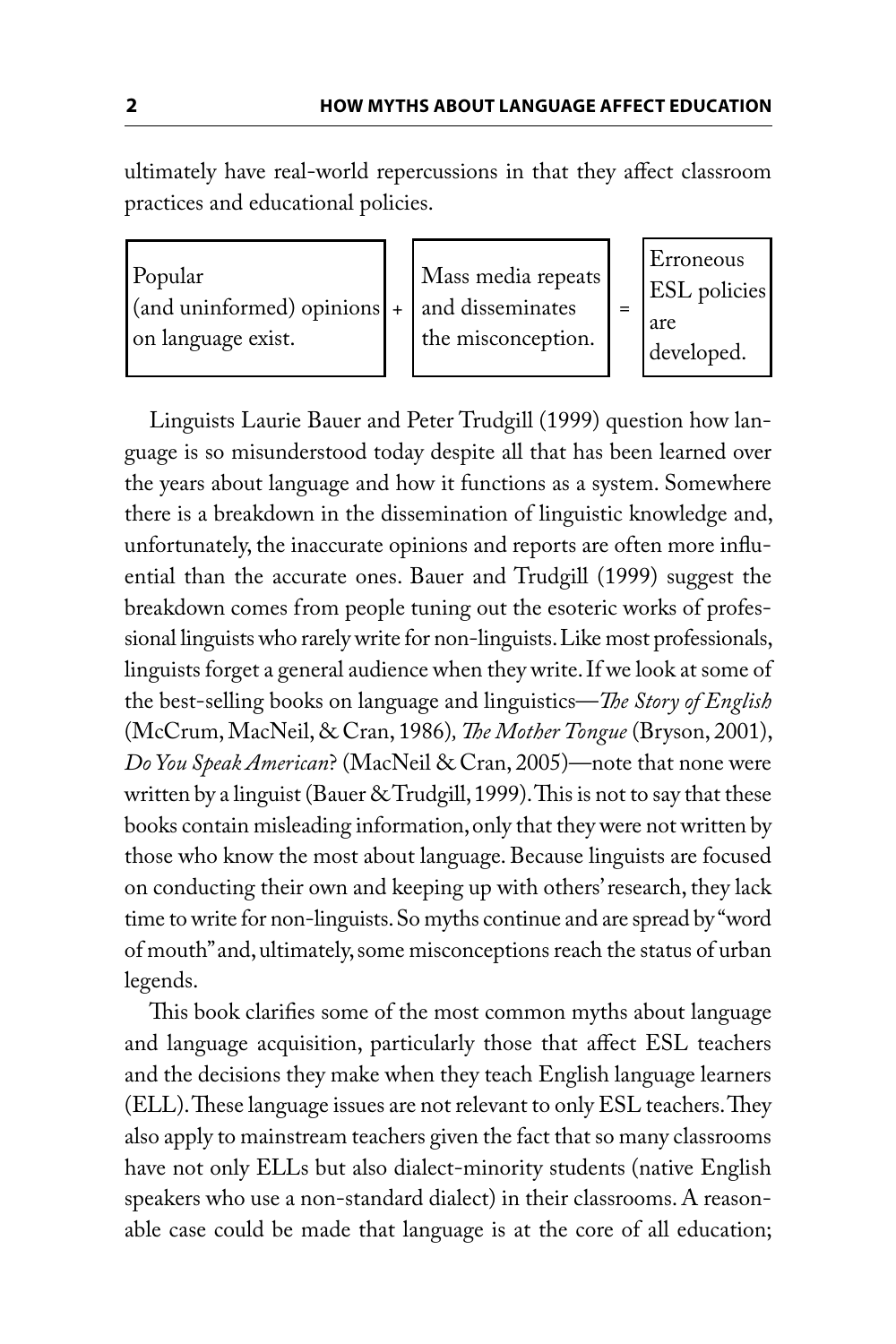thus, there is a need for a clear understanding of language. This task of helping ELLs is becoming not only a responsibility of the ESL teacher, but all teachers because ELLs are becoming more prevalent in all schools and in all classes. The National Clearinghouse for English Language Acquisition notes that between 1995 and 2006, the number of ELLs grew 57.17 percent (2006). There is every indication that this trend will continue.

So what are some examples of language policies that adversely affect students and that have been prompted by an inaccurate understanding of language or language acquisition? One example concerns language restriction. In the early 1900s in the United States, the government imposed discriminatory policies that restricted the use of languages other than English. This was eventually a death sentence for many native American languages. This linguistic prohibition became particularly intense during the 1930s when Native American children were sent to boarding schools to "Americanize" them. The Americanizing process began with an effort to proscribe the use of any non-English language. To use a language other than English (even if the children were fluent in English) was considered an impediment to full enculturation into mainstream American society. Children would literally have their mouth washed out with soap if they used a Native American language on the playground.

Another example of linguistic prohibition in the United States happened during WWI and WWII, when speaking or even studying German in the United States was considered a sign of disloyalty. As a result, German as a foreign language was dropped from many college curricula. This sort of anti-German language sentiment reached its zenith with the passage in 1917 of the Babel Proclamation in Iowa, which prohibited the use of German in public. Iowa's governor, William Harding, deemed speaking German an affront to being American. He said:

The official language of the United States and the state of Iowa is the English language. Freedom of speech is guaranteed by federal and state constitutions, but this is not a guarantee of the right to use a language other than the language of this country—the English language. (Quoted in Frese, 2005).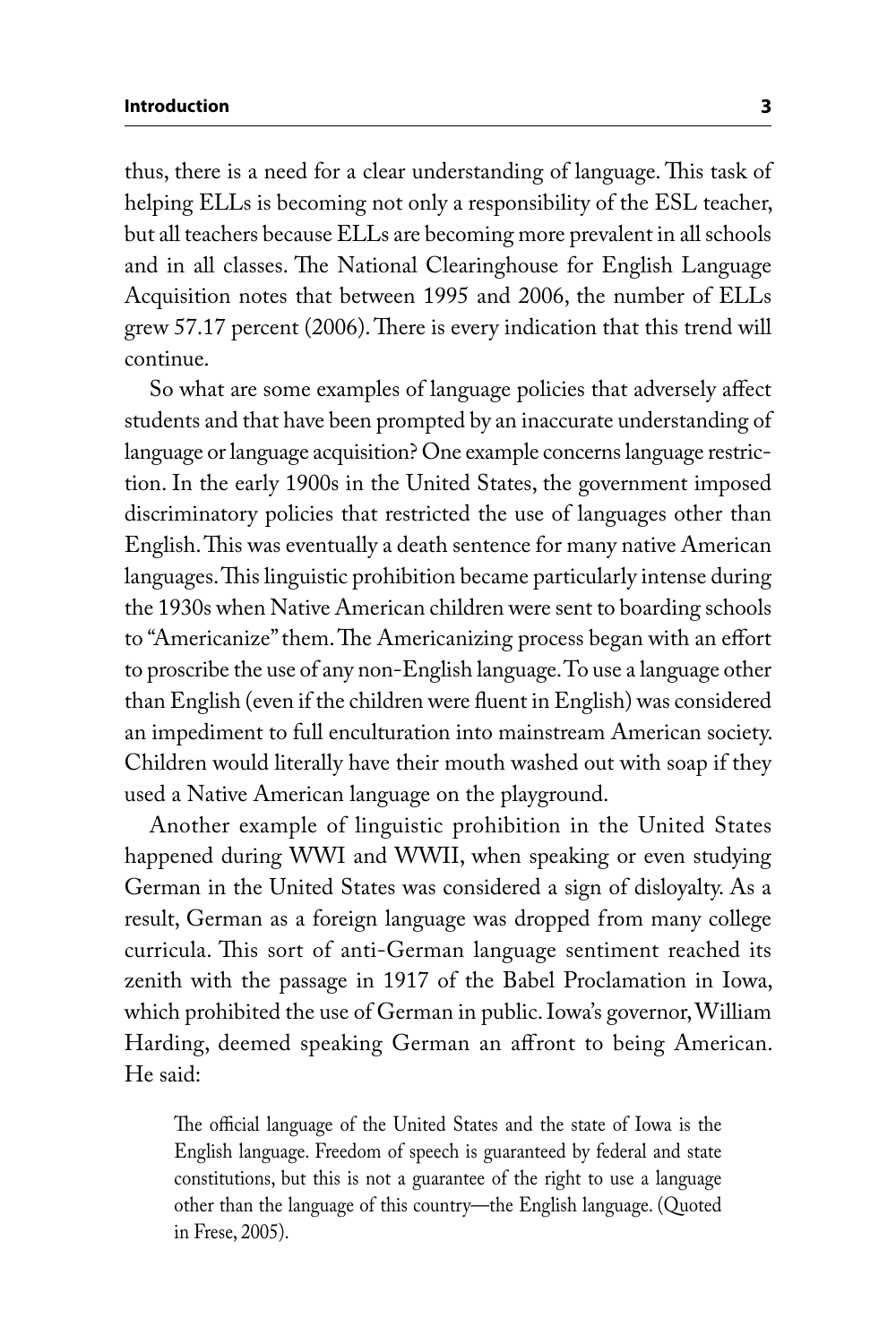Restricting the use of languages other than English continues today in U.S. classrooms and, where possible, in society. In 2005, Supercuts®, the hair salon chain, was named in a lawsuit for implementing an English-only environment in which employees were reprimanded for speaking Spanish while they worked and during their breaks in the employee lounge. This policy was implemented in 22 Supercuts® stores in Chicago because it was deemed that speaking Spanish was, according to signs posted by managers at Supercuts®, "disrespectful" to customers (O'Connor, 2005).

The linguistic question here is this: Is it possible to legislate what language is spoken on the playground, studied at school, or spoken during a work break? There are no clear answers. What these examples do illustrate, however, is that language policies are implemented routinely in various contexts of human interaction: government, education, and business. And policies such as the Babel Act or that of Supercuts® were not as carefully considered. Being forbidden to use one's mother tongue can be frustrating and even traumatic. Classroom or school policies that forbid a language other than English can have devastating effects on ELLs because their language is denigrated.

While a ban on a language can certainly lead to problems, there can also be negative repercussions due to the use of a dialect (language variety) or accent (pronunciation) that leads to discrimination. In 1992, a Treasury Department official in Washington, DC, complained that a Filipino security guard was hard to understand. The result? Five Filipino security guards were all removed from their positions. There had been no other complaints, but a new *de facto* policy was implemented that required "native-like" accents. The security guards sued their employer to restore their "honor and dignity" under Title VII of the 1964 Civil Rights Act (which prohibits employers from discriminating against any individual "because of such individual's race, color, religion, sex, or national origin"), and the federal court recognized that this sort of language policy was discriminatory (Lippi-Green, 1997).

Policymakers (politicians, educators, and business owners) should understand language's fundamental role in human interaction as well as basic concepts about language before policies are implemented.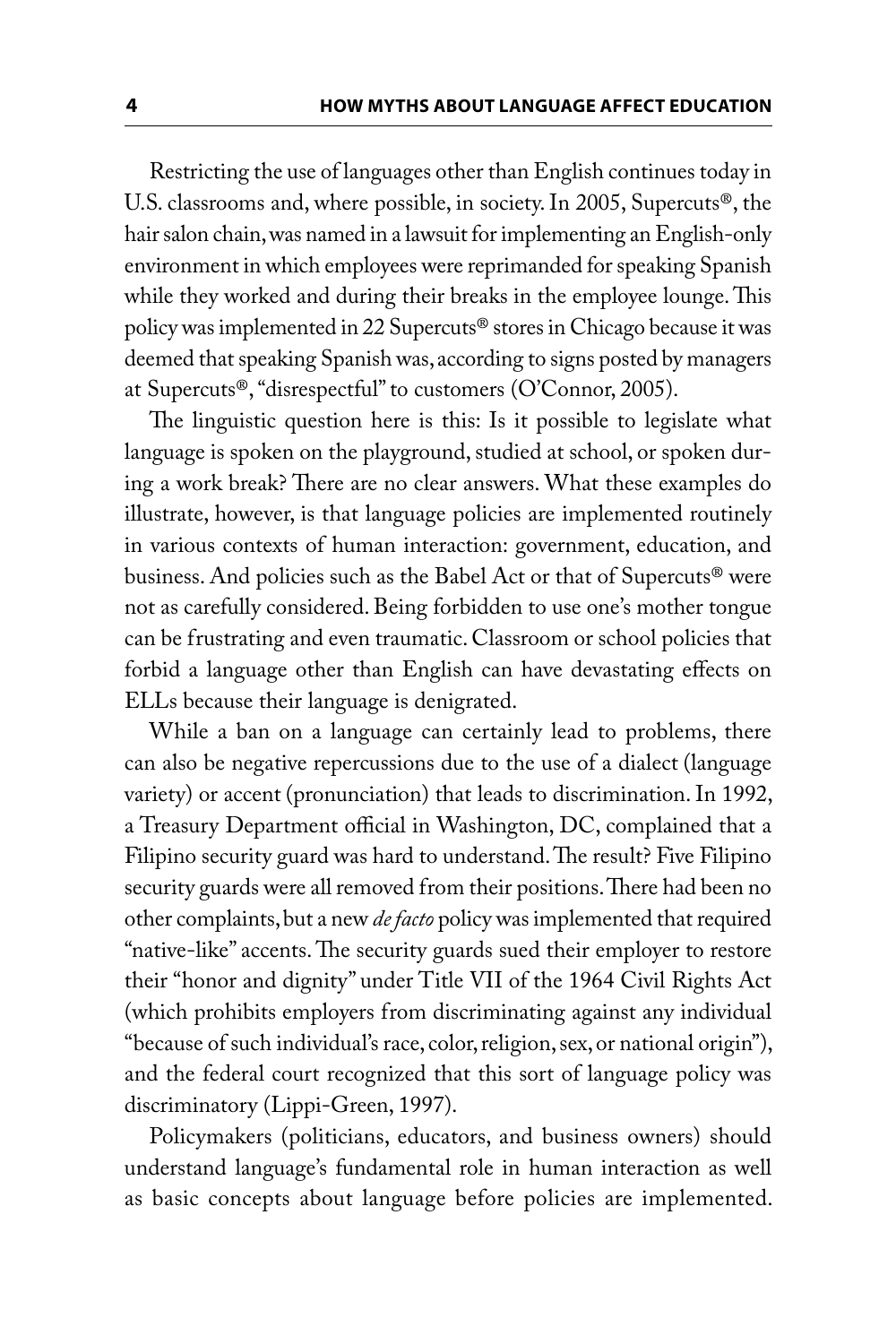## **Introduction 5**

For example, research has consistently shown that school policies that strictly prohibit the use of a language other than English do more harm than good when it comes to a child's acquisition of English (Cummins, 2000). Policies that exclude languages or that denigrate minority English dialects give children the impression that their languages or dialects are inferior. ELLs and dialect-minority students are left with a choice: reject their home language or reject English-only policies. They are told that a rejection of English-only policies will slow their English acquisition, but this is not so. Affirming a child's native language or dialect in school settings increases acceptance and acquisition of standard English (Cummins, 2000; Krashen, 1996; Wolfram, Adger, & Christian, 1999). This is the sort of linguistic research that needs wider dissemination to counter the prevailing opinion that strict English-only policies are always sound policies. Unfortunately, linguistic insights do not always inform language policies and, as a result, detrimental language attitudes and policies persist.

To explain linguistic insights that are important for teachers, I will use a rhetorical strategy often used in religious services. Many religious leaders say that when they sermonize, they use two sources: a holy book and the newspaper. They try to relate profound theological ideas to everyday life. I will take a similar approach. I will "preach" some of the linguistic truths that have been discovered through research, and I will relate these to classrooms. I will present linguistic truths as well as how they are often misconstrued or simply ignored. My examples are drawn from newspapers, magazines, television shows, talk radio, and websites as well as personal conversations. These are the places where misconceptions are often spread. To be fair, there are articles in the press and popular media that accurately report on linguistic research; however, these articles will not be the focus in this book. Instead, the focus will be on the many reports that somehow get it wrong—the ones that distort information or leave out important parts and, in so doing, perpetuate misconceptions about language. The reports are not intentionally misleading; it is just that some myths and misconceptions about language are so entrenched that they surface in subtle and not so subtle ways. I highlight these quotes and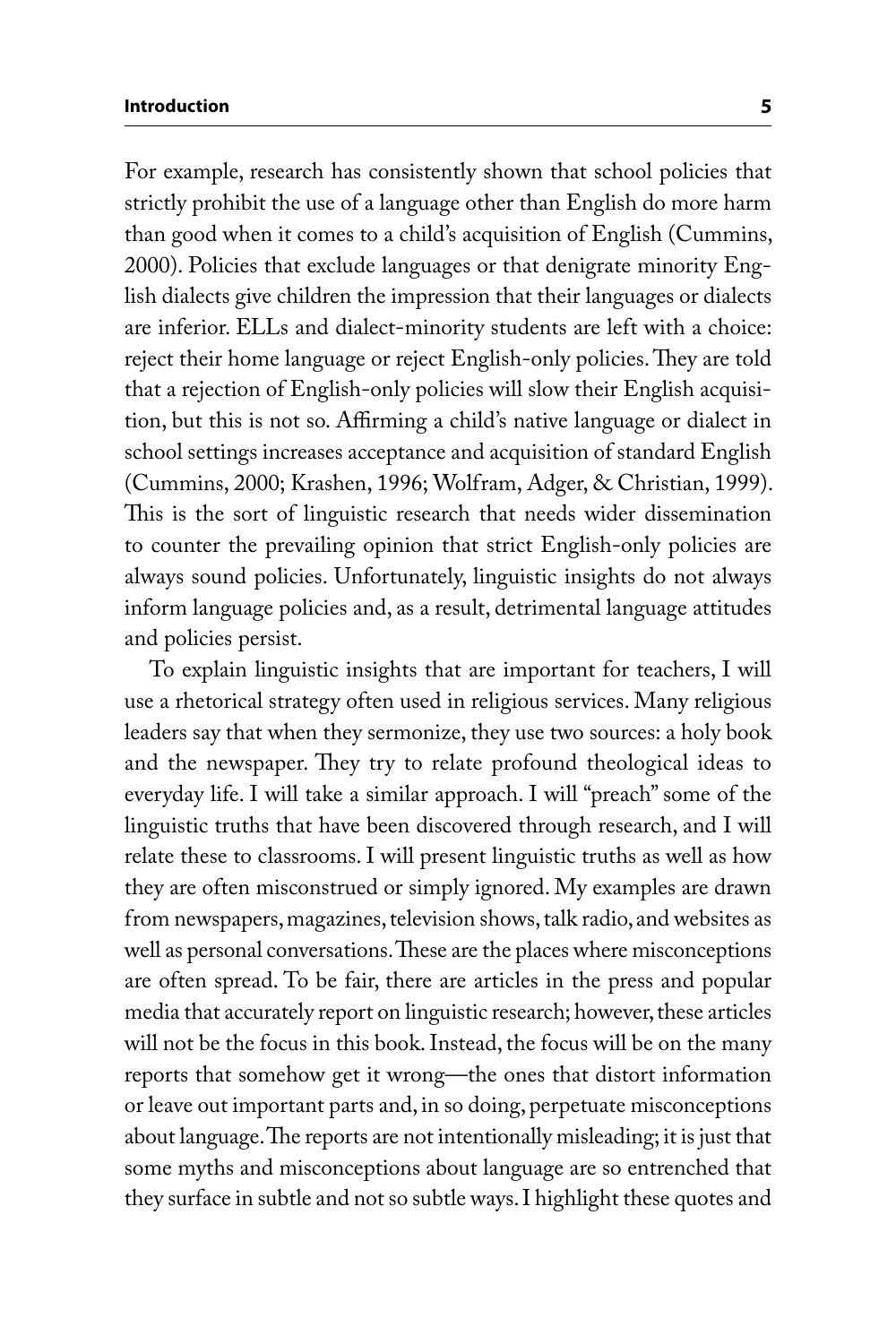news reports in sections titled **Media Spotlight**. Popular misconceptions about language thrive in all of these settings. The opinions of the general public are vigorously applied in shaping our language policies. This can be a good thing or a bad thing. I have mentioned some bad examples, such as policies that restrict other languages in work places or schools. However, sometimes public opinion can have positive results as when some words are deemed racially offensive and are eliminated, almost by consensus, from public discourse. When public opinion is grounded in language misconceptions, this can be dangerous and lead to unnecessary changes in parenting strategies, new ineffectual educational policy, and even the perpetuation of attitudes that border on being racist. Unquestionably, ESL and mainstream teachers are among those on the front line when it comes to language issues, so it is imperative that they develop a clear understanding of language.

School systems expect teachers (both ESL and mainstream) to perform many vital functions relating to ELLs, such as teaching them English grammar and helping them gain content knowledge. However, Nancy Hornberger (2002) of the University of Pennsylvania has said that *advocacy* is the most basic function of a teacher of ELLs. By this she meant that teachers must advocate for these students in a school system that, while not intentionally hostile, is at the very least an alien place for them. This advocacy entails shepherding students in an unfamiliar linguistic and cultural environment. This notion of advocacy needs to be taken a step further: Advocating for students also demands debunking linguistic misconceptions that lead to ill-formed policies that impede student success in U.S. schools. Teachers must be advocates for truth about language. Teacher advocacy can be as simple as explaining to administrators (and to the tax-weary public) how smaller class size for ESL classes aids acquisition, due to increased interaction with English, or explaining why strict English-only policies delay English acquisition. Administrators are not necessarily language experts, and teachers with a solid grasp of language can help them and other colleagues better understand language issues. Advocacy can also entail applying for educational grants for ESL programs and being able to articulate, based on research, how grant money can best be spent to aid ELLs.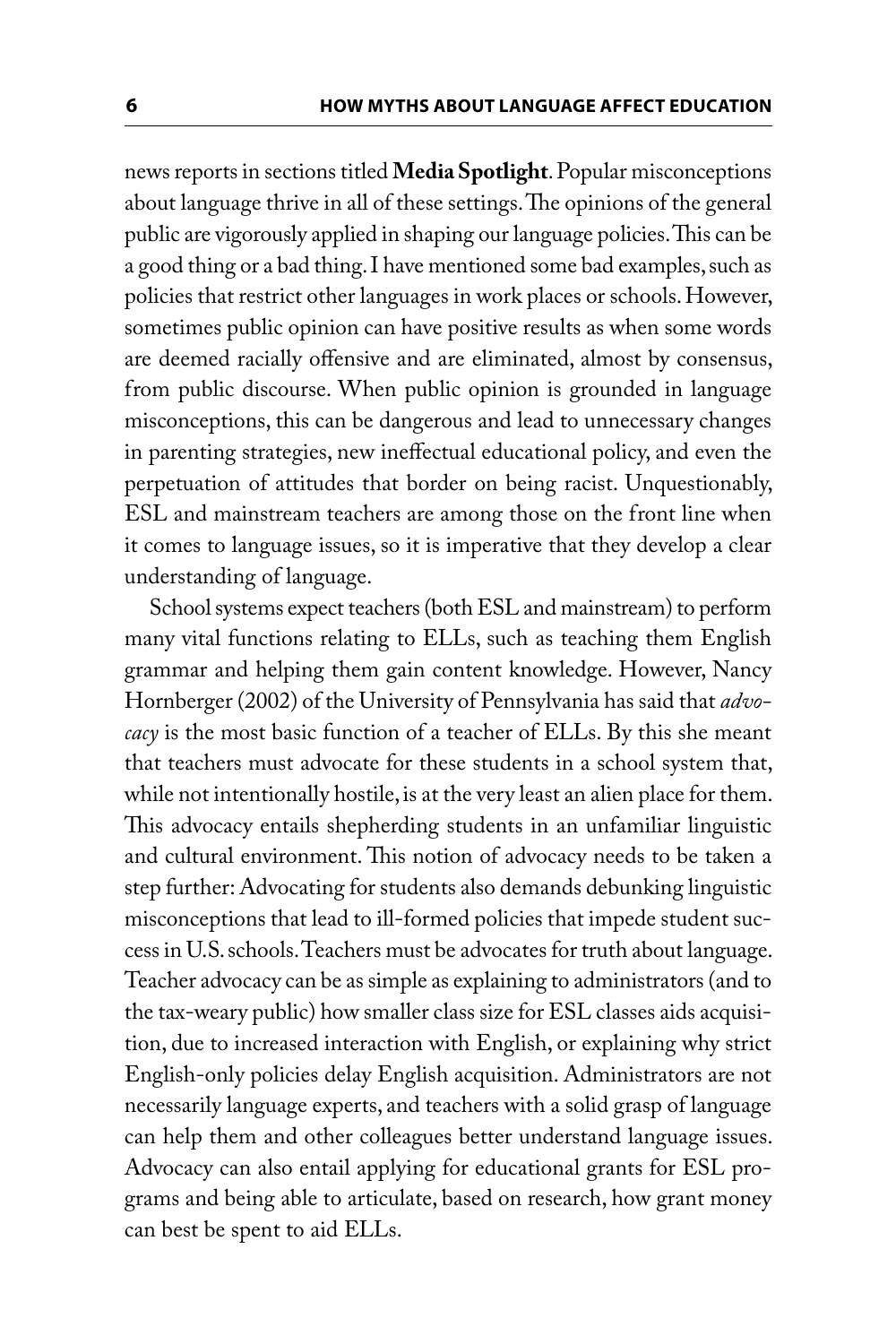## **Introduction 7**

Pre-service teachers in my classes who are new to the field of ESL often wonder why working with ELLs necessitates a background in linguistics. Some wonderful ESL teachers have enormous success in the classroom, yet they cannot tell a phoneme from a morpheme. However, while some linguistic terms may fade from these teachers' memories (Valdes, 2001), successful teachers understand language, and this understanding helps them when teaching verbs, idioms, and subject-verb agreement but also allows them to advocate for good language policies and raise their voice against detrimental ones.

While the spread of linguistic misconceptions continues, there is one piece of good news. Language has a life of its own. In spite of ill-formed policies based on false assumptions, language development continues, and students do acquire English. However, our uninformed linguistic tinkering may affect students' psyches, their attitudes toward learning English, and their academic success in an English environment, as this book will attest.

Humans develop their identity in and through language. We are not computers. We are emotional creatures, and developing a good sense of identity and belonging is key to emotional health. This sense of identity is intimately connected to language. We develop our identity in and through language. When someone criticizes our language or dialect, it is as though the attack is personal, and most people are quick to defend their own language and that of their community. Those who feel linguistically trampled will find vindication in the ideas presented in this book, I think.

The chapters of this book are organized by the topics and debates that are crucial around the world but in particular to the language/pedagogical situation in the United States. Chapter 1 provides some basic facts about language that are part of the canon of beliefs of linguists; however, many non-linguists disagree with them. While the assertions can and have been proven, they never seem to take root with the general public that is unaware of the research. There are too many erroneous stories in the news to indicate wide acceptance of these ideas. We develop ideas about people based on the clothes they wear, the way they walk, their hair style, and yes, the way they talk. We have heard time and again that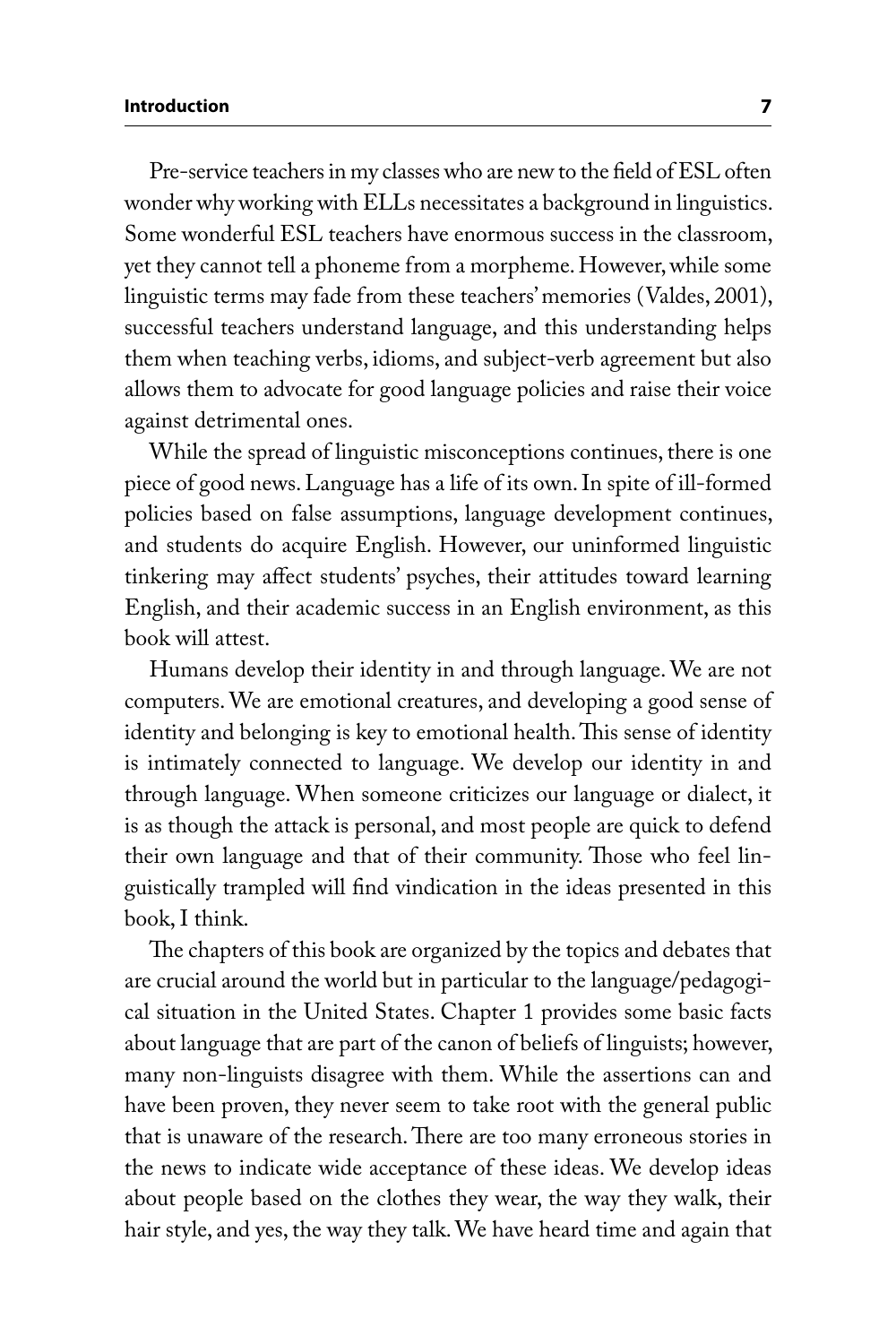certain varieties of English are better and are more correct. Some linguists collect editorials in newspapers written by members of the general public that decry the "bad" dialects of English (Graddol, Leith, & Swann, 1996; Aitchison, 1991). These editorials erroneously use words such as *corrupt* and *broken* to describe certain dialects. We judge people according to the variety of language they use. While language can reveal much about a person, it has its limitations, and when these limitations are ignored, we stereotype based on language.

Chapter 2 addresses the misconceptions related to learning a first language, which is of particular importance to parents and early childhood educators. Parents want to do as much as possible to develop the language skills of their children, and teachers earnestly desire to continue this language development, but both groups often work under some illusions.

Chapter 3 confronts the myths about learning a second language. Since many adults and college graduates in the United States have taken a foreign language class, they have developed their own ideas about learning a second language. They have also listened to at least one or more foreign language teacher express his or her views on learning a new language. In my experience, foreign language teachers have often been the instigators when it comes to spreading misinformation about learning a second language.

Chapter 4 addresses how language and society interact. The chapter includes discussions about dialects and the movement in the United States to declare a national language. The possible movement to declare a national language is important for ESL teachers because they have opinions as to how such a law would affect ELLs.

Finally, Chapter 5 examines what we know about language and cognition. This is a complex and sometimes abstract topic and one that has its own sort of misconceptions. The questions addressed in the chapter include: How does language influence our thinking? Does "political correctness" prompt people to steer clear of discriminatory thinking through control of their language? Is swearing ruining language and our morality?